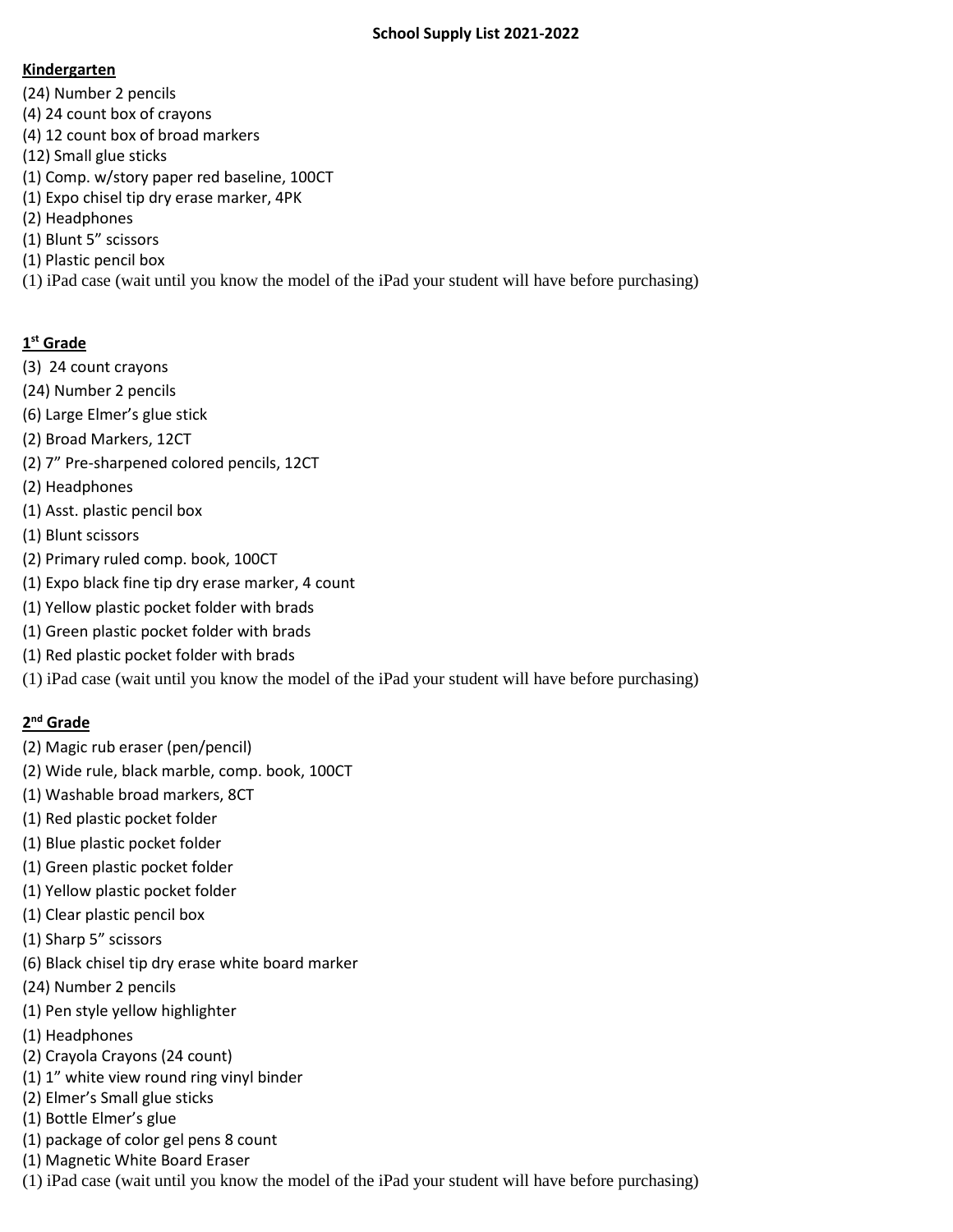#### **3rd Grade**

- (48) Number 2 pencils, pre-sharpened
- (1) Box of 24CT crayons
- (1) Broad line markers, 8CT
- (2) Pre-sharpened colored pencils, 12CT
- (1) Sharp 5" scissors
- (4) Large glue sticks Elmer's
- (2) Plastic pencil box, CLEAR (8"x5")
- (1) Wide rule comp book, 100CT
- (1) 1" white view vinyl binder
- (1) 1" blue view vinyl binder
- (4) Spiral non perf. wide rule notebook, 70CT
- (1) Green plastic pocket folder
- (1) Blue plastic pocket folder
- (1) Red plastic pocket folder
- (1) Yellow plastic pocket folder
- (1) Orange plastic pocket folder
- (2) Wide rule 8X10.5 filler paper, 200CT
- (1) Yellow highlighter
- (4) Black chisel tip dry erase white board marker
- (1) Headphones
- (1) Ear wrap ear buds
- (1) USB 2.0 flash drive 2GB
- (2) Magic Rub Eraser (pen/pencil)
- (1) Black Sharpie, fine point
- (1) Package of square Post-it notes
- (1) 9x12 or 81/2x11 Sketchbook for art
- (1) iPad case (wait until you know the model of the iPad your student will have before purchasing)
- (1) Bluetooth keyboard for iPad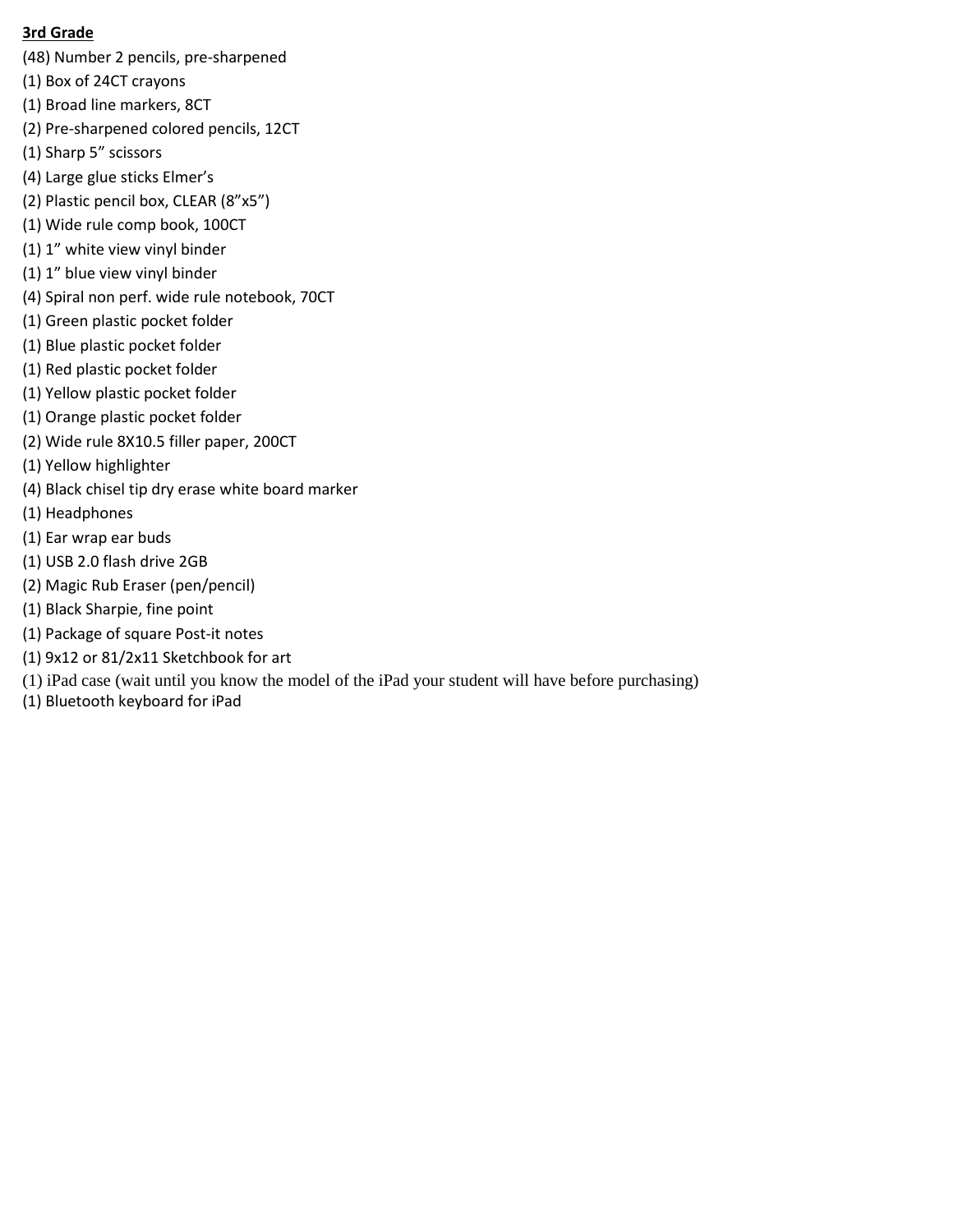#### **4 th Grade**

- (1) Asst. Plastic folder with 3 holes
- (1) Green plastic pocket folder, no brads
- (1) Blue plastic pocket folder, no brads
- (1) Red plastic pocket folder, no brads
- (1) Yellow plastic pocket folder, no brads
- (1) Orange plastic pocket folder, no brads
- (1) Green college ruled notebook
- (1) Blue college ruled notebook
- (1) Red college ruled notebook
- (1) Yellow college ruled notebook
- (1) Purple college ruled notebook
- (1) 9x12 or 81/2x11 Sketchbook for art
- (1) Sharp 5" scissors
- (1) Plastic pencil box
- (2) Pink bevel eraser
- (1) iPad compatible headphones
- (1) Black fine tip sharpie
- (1) Black ultra-fine sharpie
- (2) 1" White Vinyl binder
- (2) 5Star 8.5X11 Col reinforced paper, 100CT
- (1) Stylus pen
- (1) 4" Clear Protractor
- (1) 4" Triangle 30/60 Degrees
- (2) Elmer's glue sticks, large
- (24) Ticonderoga pencils
- (1) Pre-sharpened colored pencils, 12CT
- (1) Box of Washable Markers
- (1) Colored pencil sharpener, manual
- (1) Zipper pencil pouch
- (1) Ruler
- (1) iPad case (wait until you know the model of the iPad your student will have before purchasing)
- (1) Bluetooth keyboard for iPad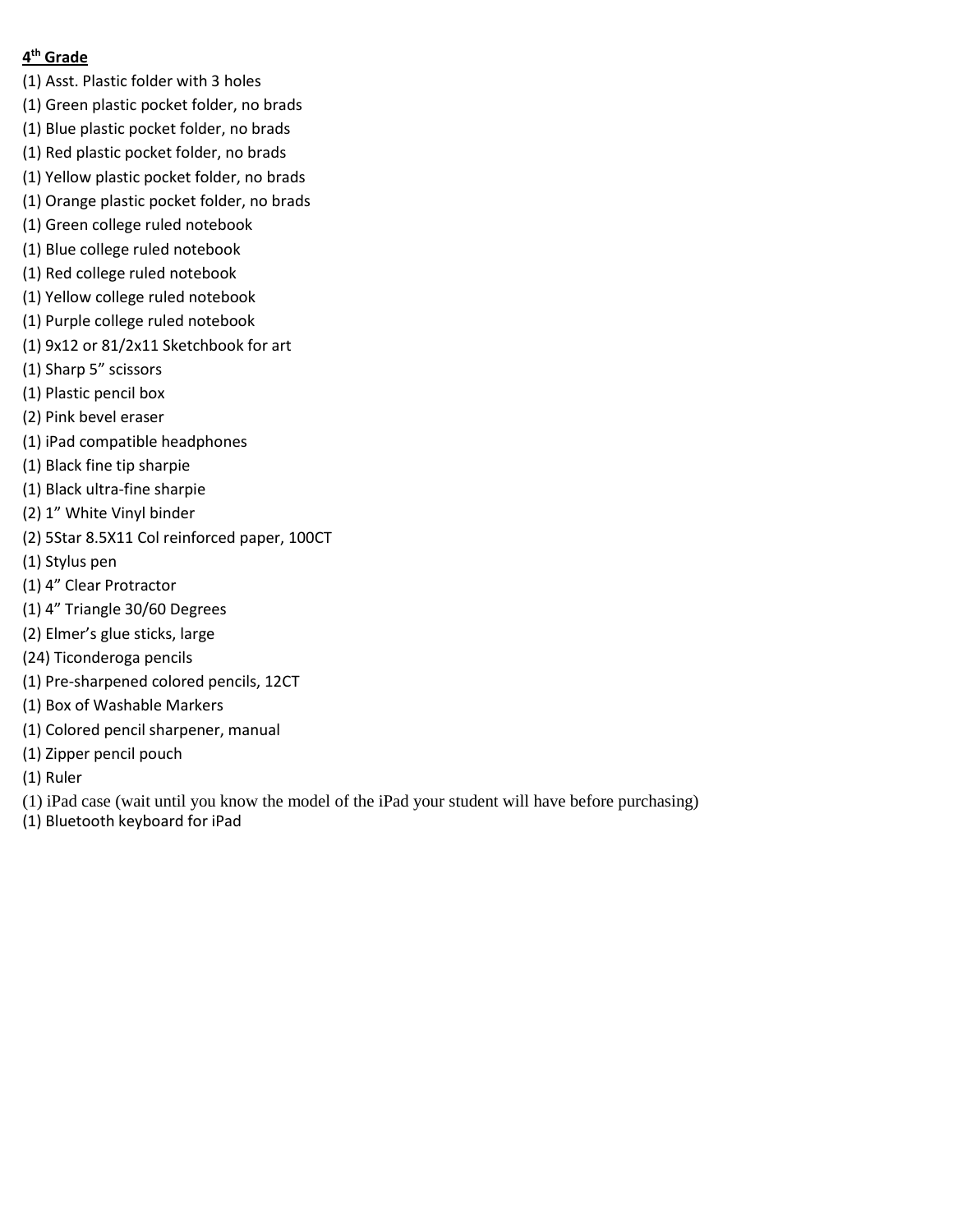## **5 th Grade**

- (2) Pink bevel eraser
- (2) College rule spiral notebook, 70CT
- (1) College ruled paper, 200CT
- (1) 9x12 or 81/2x11 Sketchbook for art
- (1) Pack of highlighters, 4CT
- (1) 3X5 ruled white index card, 100CT
- (2) Large stretchable book covers
- (1) USB 2.0 flash drive 2GB
- (1) Pre-sharpened colored pencils, 24CT
- (1) Crayola fine classic markers, 10CT
- (4) Large glue sticks
- (6) Plastic folders with holes
- (1) Sharp 5" scissors
- (1) Ticonderoga #2 pencils, pack of 10
- (1) Pencil bag with zipper
- (2) Black college ruled comp book, 100CT
- (1) Headphones with volume control or earbuds
- (1) 3 pack, dry erase markers
- (1) small white board eraser
- (1) Bic 4 color click pen
- (1) 2" 3-ring binder
- (2) 3-subject notebooks
- (1) Ruler
- (1) black sharpie
- (1) iPad case (wait until you know the model of the iPad your student will have before purchasing)
- (1) Bluetooth keyboard for iPad